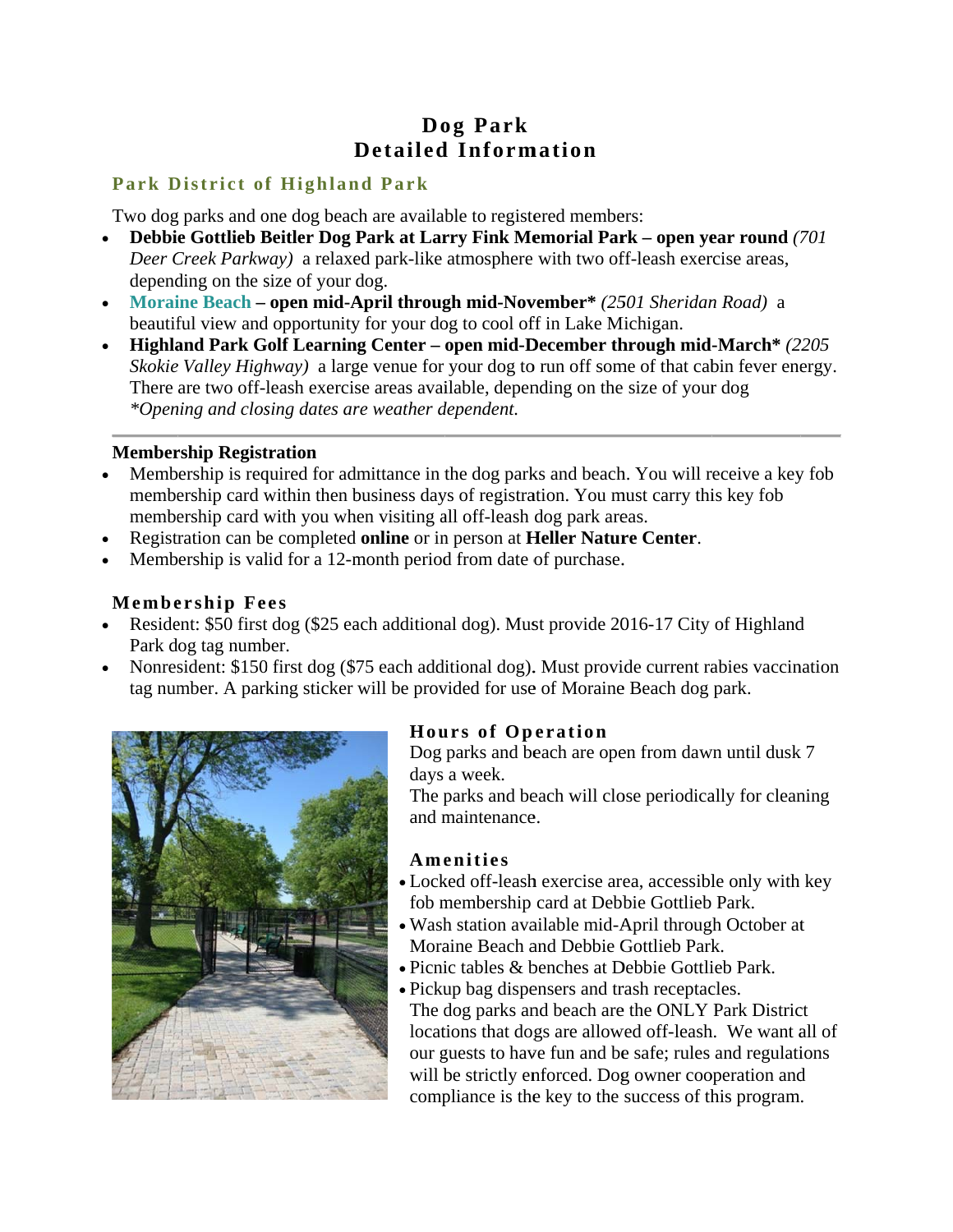## **Rules and Regulations**

- Presentation of your key fob membership card is required for use of the parks and is not transferable.
- Owners/handlers are solely responsible for damage or injury caused by their dogs to another dog, person or park property.
- Dogs must be fully immunized and display City of Highland Park and rabies tags.
- Maximum of two dogs per person on any single visit.
- Dogs known to be aggressive are prohibited. Be prepared to leash your dog if it becomes aggressive.
- Dogs must wear collars at all times. Spiked or pinch collars are prohibited.
- Owners are responsible for immediately cleaning up and properly disposing of waste.
- Children must be at least 10 years of age to enter the off-leash area and must be closely supervised.
- Appropriate dog park behavior: no running, no chasing dogs, and no petting of other dogs  $\bullet$ unless permission is requested from owner first.
- Food is prohibited in the off-leash area.
- Dogs must be leashed at all times when outside the off-leash area. Fines up to \$500. City Ord. 61-09, J.35, p. 193-219 (Passed 10/26/09), Park District Ordinance No. 01-04, SECTION 2.03.



## **Northbrook Dog Park**

| Location                                                  | <b>Coast Guard Park</b>                                              |  |  |
|-----------------------------------------------------------|----------------------------------------------------------------------|--|--|
| <b>Address</b>                                            | 2490 Dundee Road                                                     |  |  |
|                                                           | Northbrook IL 60062                                                  |  |  |
| <b>Phone</b>                                              | 847-291-2980                                                         |  |  |
| <b>Hours</b>                                              | Sunrise-Sunset                                                       |  |  |
| <b>Location</b>                                           | Facility                                                             |  |  |
| <b>Type</b>                                               |                                                                      |  |  |
| $\lambda$ - $\lambda$ - $\lambda$ - $\lambda$ - $\lambda$ | Benches, Dog Park, Dog Wash, Drinking Fountain, Fenced-in Grounds, C |  |  |

Fated **Amenities Key Access** 

The Northbrook Park District operates a dog park where your pooch can play, socialize and exercise. This is the only public area in Northbrook where dogs are allowed to run and play offleash in a completely fenced in area. There is an enclosed 2-acre area for all dogs and a .5-acre area for small dogs. Access to the park requires an annual membership which is available for purchase at any Park District Registration Office.

## **Membership**

The Dog Park is only open to Northbrook Residents.

Yearly fee is \$49 for first dog, \$25 for additional dog.

• Membership season runs from July 1-June 30 (no prorating)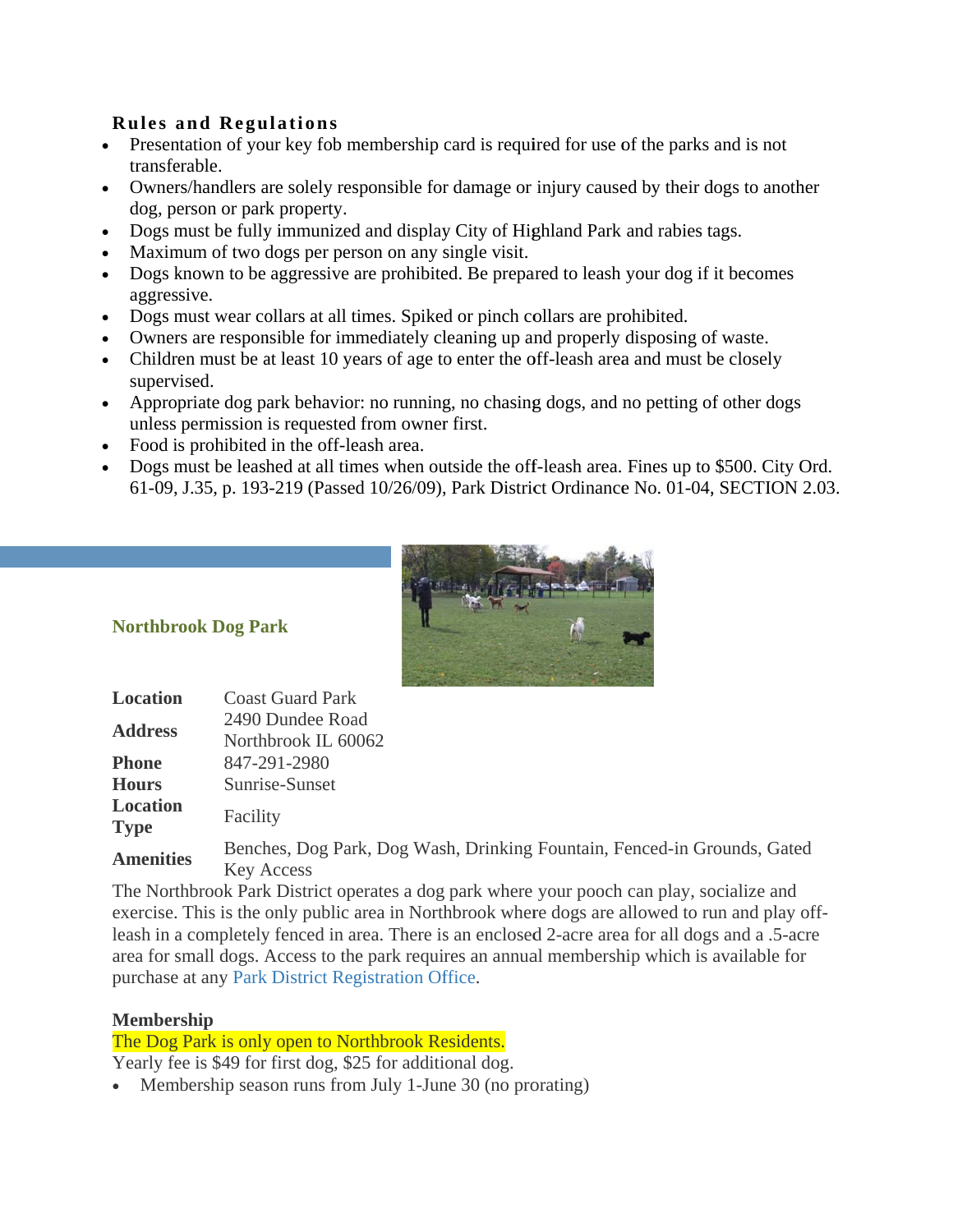## **Winnetka Park District Centennial Dog Beach**



225 Sheridan Road, Winnetka, IL 60093

- Dog beach, membership required
- Swimming prohibited
- Off-street parking

Centennial dog beach is an off-leash swimming beach located on Lake Michigan. It's the perfect place for your four-footed friend to get some exercise, go for a swim, or just have some fun. The beach is open dawn to dusk throughout the year, weather permitting. All patrons must have a valid pass to enter the dog beach.

**Please remember that Centennial Park is not part of the dog beach. All dogs must be** leashed within Centennial Park limits. Violators of the village leash law are subject to a fine or may have their dog pass revoked.

## 2018-19 Dog Beach Season Pass (available for purchase March 1)

Passes are valid April 1, 2018 through March 31, 2019.

| <b>Season Pass Type</b> | <b>Resident</b> | <b>Non-Resident</b> |
|-------------------------|-----------------|---------------------|
| First Dog               | \$40            | $$180*$             |
| <b>Additional Dog</b>   | \$20            | \$40                |
| $\mathbf{1}$            | $A100 \cdot 11$ |                     |

\*Fee incl ludes a mand datory \$100 village park king pass.

The dog beach season pass form is available at the Winnetka Park District office (540 Hibbard Road) or it can be downloaded here.

Completed applications must be submitted in-person at the park district office and must be accompanied by the following information (as required by the Cook County Animal and Rabies Control O Ordinance).

## **Application Checklist**

- Rabies tag number
- Village tag number
- Proof of current Bordetella, Distemper, Hepatitis, Para-Influenza, Parvovirus, and Lep tospirosis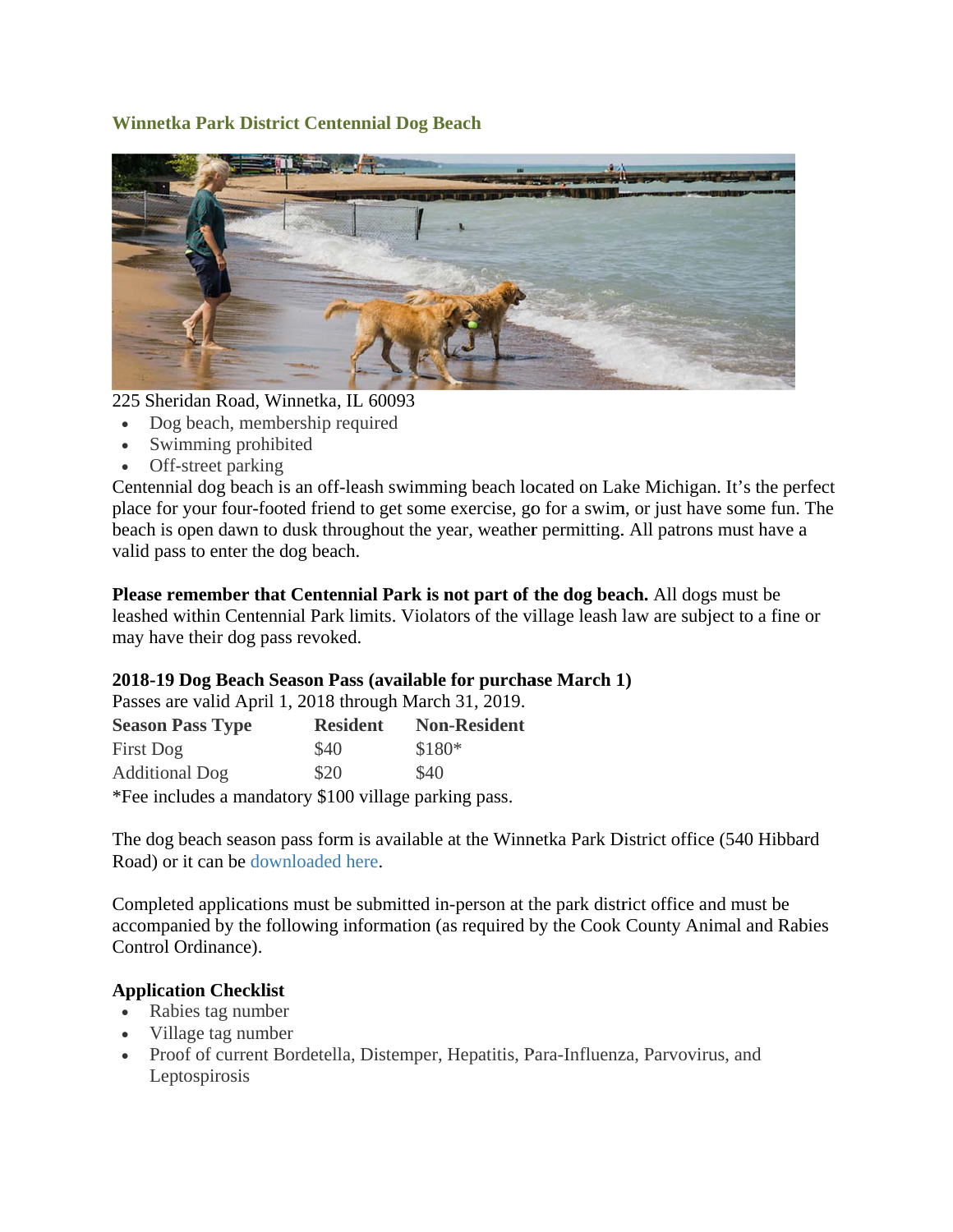Proof of current vaccinations/inoculations can be submitted in the form of a document from your vet's office. Alternatively, your vet can sign the application to confirm all are up-to-date.

## **About the Cook County Animal and Rabies Control Ordinance**

In July 2005, Cook County passed an ordinance requiring all communities that operate dog parks to have each dog owner show written proof of:

- Current vaccinations or titers for distemper, hepatitis, para-influenza, parvovirus, bordetella, leptospirosis, and rabies
- The dog's current village tag number

If you have any questions pertaining to these Cook County rules, you may contact Donna Alexander, VMD at her Cook County office at (708) 974-6147.

## **Beach Rules & Regulations**

## Free Run Area — Beach

- You are solely responsible for the actions of your dog.
- You must bring your pass each visit. Attendants are not allowed to let anyone through the gate without a pass.
- Keep an eye on your dog and keep your dog's leash with you at all times.
- Leash your dog immediately if aggressive behavior is observed.
- For safety reasons children must be at least 10 years of age to use the park and they must be closely supervised.
- Children will be expected to behave in an appropriate manner: no running, no chasing dogs, no petting of other dogs unless permission is granted from the owner first.
- Be polite: pick up dog feces and dispose the dog feces in the waste receptacles, which are available throughout the park.
- Dogs must wear current license tag and be up-to-date on shots.
- Cover any holes your dog digs.
- No more than 2 dogs per person on any one visit.
- Check with your veterinarian before bringing a puppy under the age of four months to the park.
- Dogs must be on a leash until they reach the beach gate.
- No dogs known to be aggressive toward other dogs or people may enter the area.
- Owners/handlers are asked to closely supervise their dogs and at no time should anyone leave the area without his/her dog(s).
- Do not bring rawhide or food into the dog area as dogfights may result.
- Please remove pinch and spike collars from your dog prior to entering the dog run.
- Hours are sunrise to sunset.

## Leashed Area — Park and Parking Lot

- You are responsible for the actions of your dog.
- Keep your dog leashed at all times.
- Leashes must not exceed 8 feet.
- No dogs known to be aggressive toward other dogs or people may enter the area.
- Be polite: pick up dog feces and dispose the dog feces in the waste receptacles, which are available throughout the park.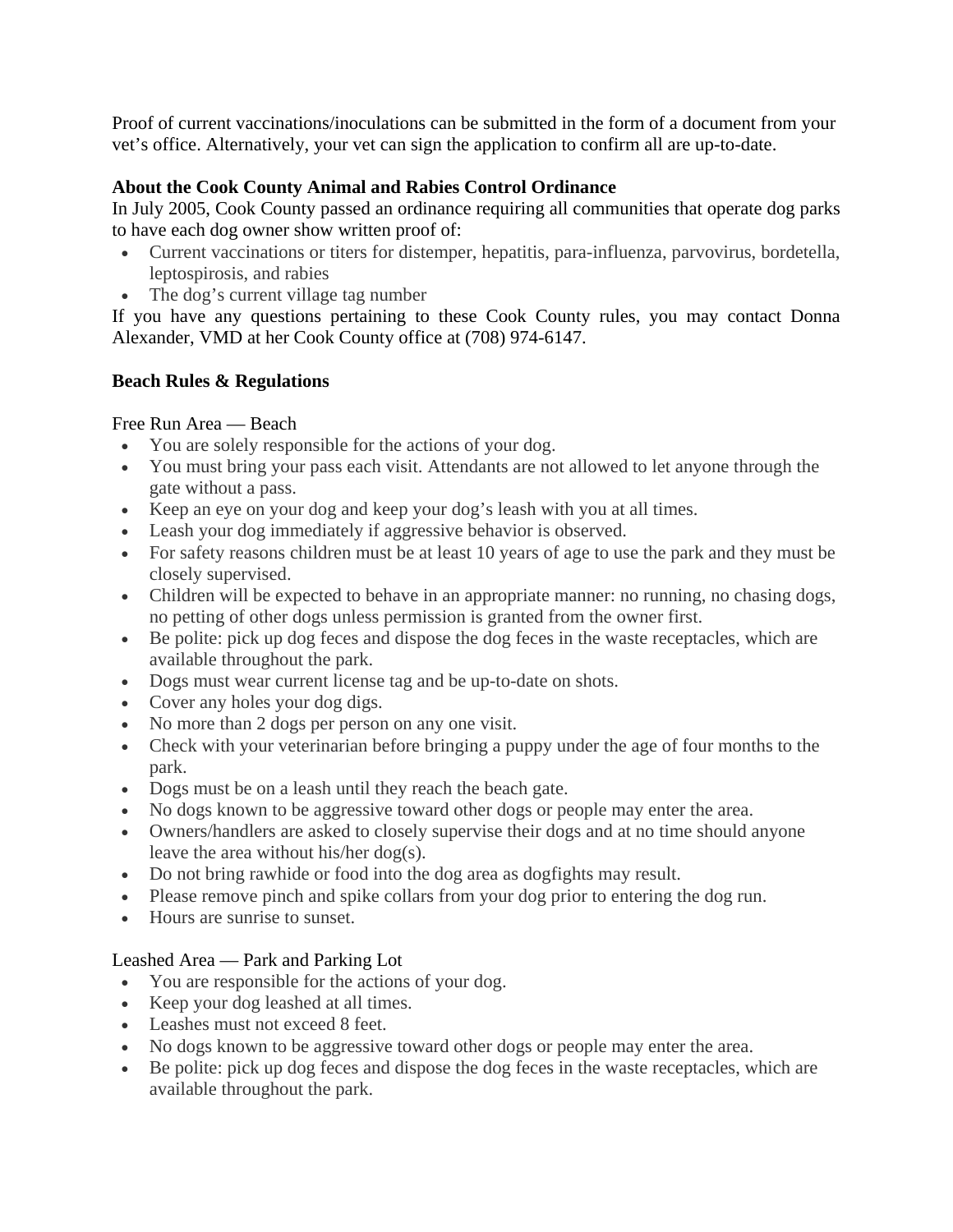- Dogs must wear current license tag and be up-to-date on shots.
- No more than 2 dogs per person on any one visit.
- Hours are sunrise to sunset.

#### **Wilmette Park District: Gillson Dog Beach**

Wilmette's dog beach, located at the south end of Gillson Park, is a popular off-leash destination for many four-footed friends and their owners. Dogs must have a permit to use the Dog Beach. **Please note: Dogs must be on leash at all times in Gillson Park while on their way to the dog beach.** The dog beach has specific hours (see below) and will be closed on July 3 & 4 for Independence Day activities.

| <b>Dog Beach Hours</b>                 |                                              |  |
|----------------------------------------|----------------------------------------------|--|
| <b>May 26 - June 17, 2018:</b>         | Daily, $6am-10:30pm$                         |  |
| <b>June 18 - August 10, 2018:</b>      | Monday - Friday: $6-10$ am & $3:30-10:30$ pm |  |
|                                        | Saturday & Sunday: 6am-9:30pm                |  |
| <b>August 11, 2018- June 17, 2019:</b> | Daily, $6am-10:30pm$                         |  |

#### **Permits**

To use the dog beach owners must purchase a permit for their dog. The 2018 fees are \$35 for residents (\$6 for each additional dog), and \$196 for non-residents (\$65 for each additional dog). Permits may be purchased at the Park District Administrative Office in Village Hall, 1200 Wilmette Ave. Permits are good for one year.

#### **Policies**

The Cook County Animal and Rabies Control Ordinance requires written proof of current vaccinations and an examination within the past year for any communicable diseases. Proof of a current rabies certificate is also required for permit purchase. The following inoculations/vaccines are required:

- Rabies
- Distemper
- Hepatitis
- Leptospirosis
- Parainfluenza
- Parvovirus
- Bordetella
- Negative fecal test

Dogs are also welcome to play off leash in the large open area adjacent to West Park, located south of Lake and west of Laramie Avenues.

In ALL Wilmette parks, dogs must be on leash and owners are expected to clean up after their pet. Dogs are not permitted in tot lots, at the Wilmette Golf Club, in building interiors, at the outdoor pools, on the public swimming or sailing beaches, or in Gillson Park during special events such as Independence Day.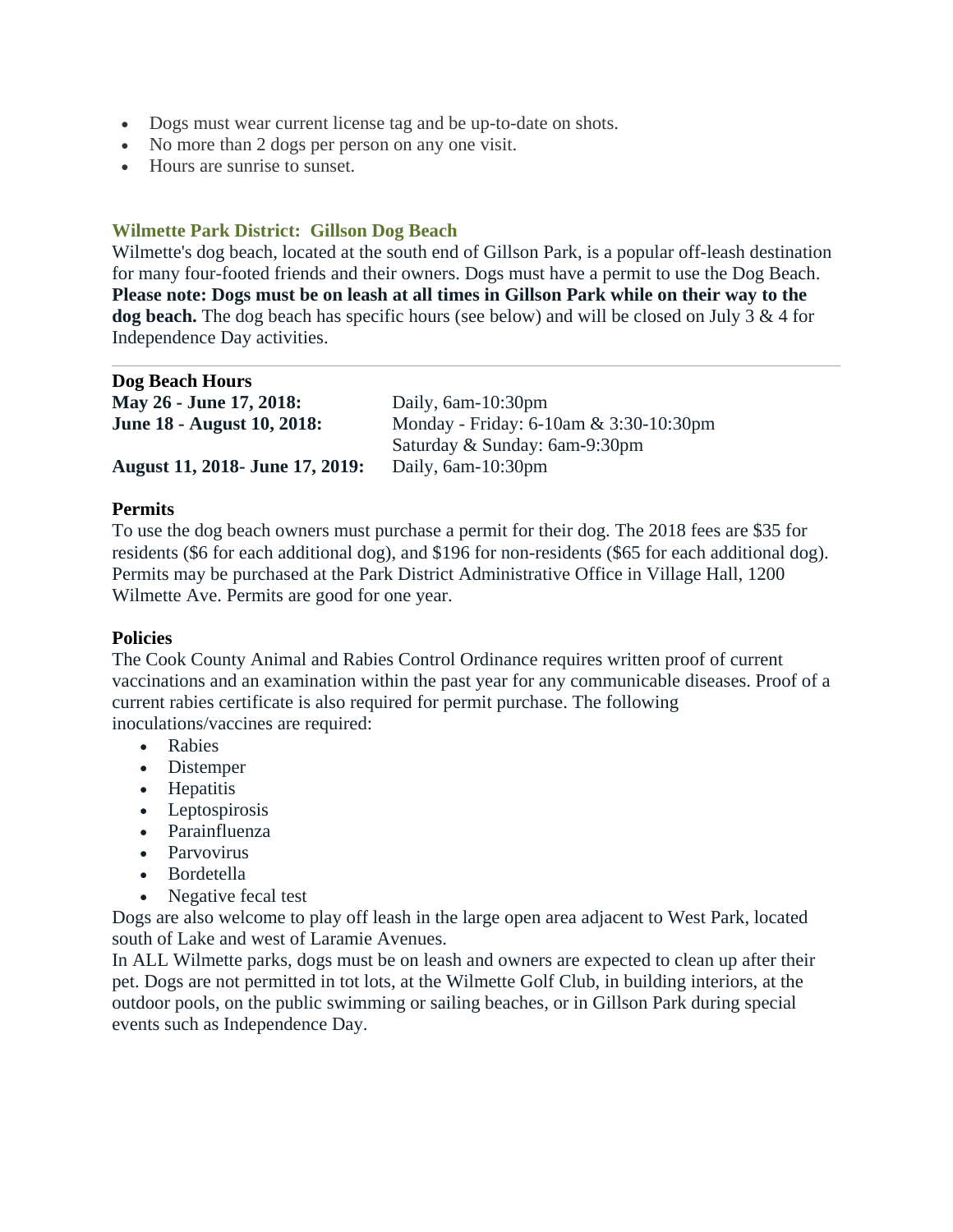### **By Ordinance of the Wilmette Park District the following rules apply:**

- 1. Dogs are permitted in all Wilmette parks during regular park hours. Dogs must be on leash at all times. They must be under the control of a competent person and their leash may not exceed 10 feet. Owners are responsible for clean up.
- 2. All dogs using designated off-leash play areas must have and wear a proper tag assigned to that dog.
- 3. Dogs are NOT permitted in tot lots; at the Wilmette Golf Club; in building interiors; the outdoor pools; the public swimming or sailing beaches; or in Gillson Park during special events such as the Independence Day Celebration.
- 4. The Cook County Animal and Rabies Control Ordinance requires written proof of current vaccinations including distemper, hepatitis, leptospirosis, parainfluenza, parvovirus, bordetella and a negative fecal test, along with an examination within the past year for any communicable diseases. Proof of a current rabies certificate is also required for permit purchase.
- 5. Owners who fail to clean up after their  $\log(s)$  are subject to fines and loss of access privileges.
- 6. Dogs who exhibit aggressive behavior will lose access privileges to the play areas.
- 7. Dog owners/handlers must be at least 14 years old or a freshman in high school.
- 8. Daily access hours for dog play area adjacent to West Park are sunrise to sundown yearround.
- 9. Failure of dog owners to follow any and all rules, including keeping the designated areas clean, may result in loss of privileges for all users.
- 10. Swimming at the Dog Beach is for DOGS ONLY. Owners are not allowed to swim with their pets.

#### **Fines for violating these rules:**

- \$75 Dog off-leash in non-designated areas or designated areas off hours.
- \$50 Dog on leash in non-designated areas or designated areas off hours.
- \$50 Failure of owner to clean up after dog.
- \$50 Dog on leash exceeding 10 feet in length.
- Loss of Privilege: Aggressive or violent behavior by dog.
- **(Ordinance 2004-0-3 adopted 6/14/04)**

## **Forest Preserve of Cook County: Off-Leash Dog Areas**

#### We are Going Keyless!

Members will now use a membership card with an embedded electronic chip to gain access to all three off-leash dog areas. These new cards will be available for use starting October 15, 2018. Physical keys from the 2017-2018 season will still allow current members to access off-leash dog areas until the launch of the new keyless system.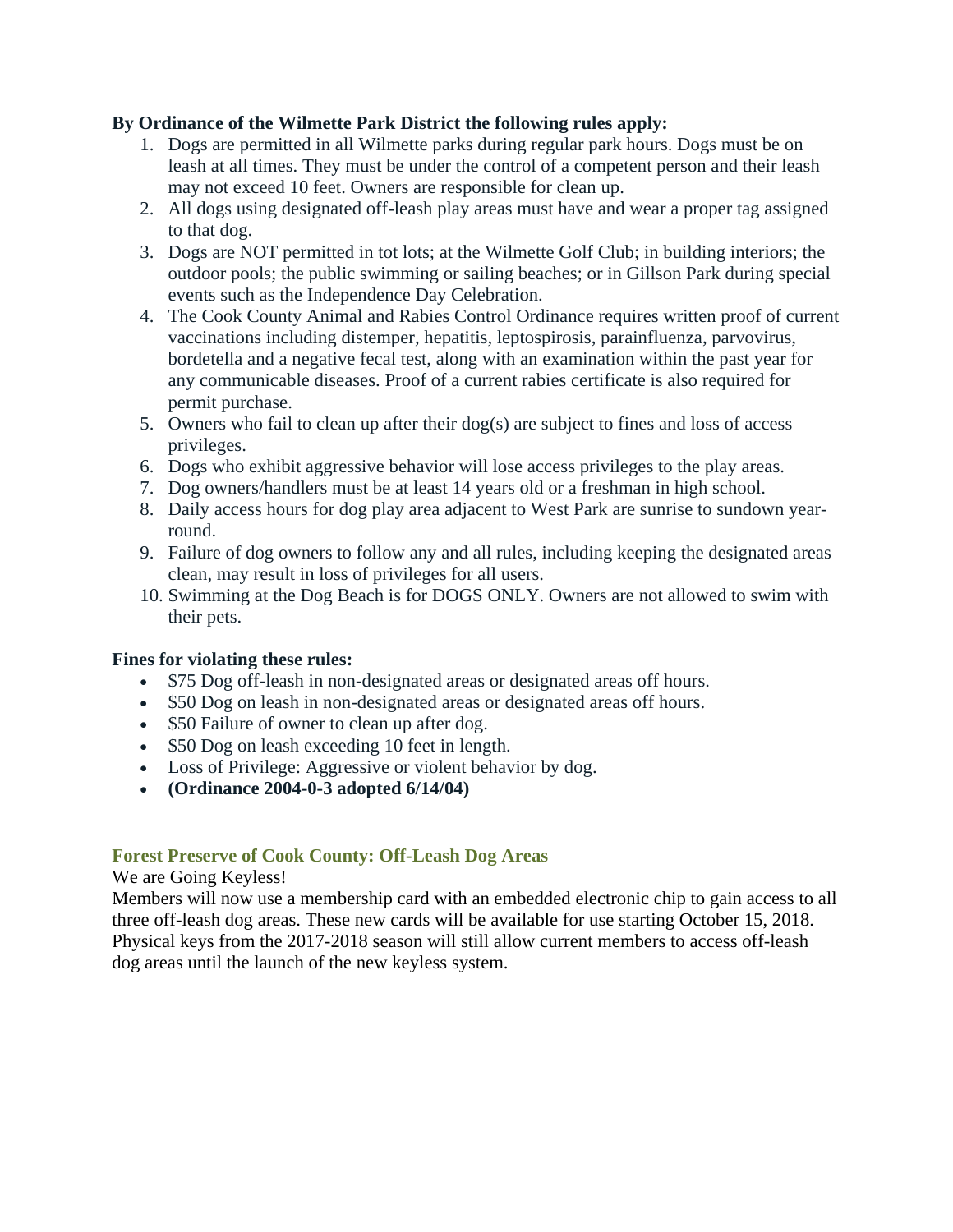

These large open spaces allow your dog to run, fetch and play uninhibited and unrestrained.

The Forest Preserves of Cook County currently operates the Beck Lake, Bremen Grove and Miller Meadow Off-Leash Dog Areas for visitors to let their dogs enjoy the preserves without a leash. Please note that these are the only locations within the Forest Preserves where off-leash dogs are allowed.

#### **Locations**



#### **Registration & Rates**

Dog owners wishing to enter the Off-Leash Dog Areas must first purchase an annual membership. The annual membership includes one membership card to enter *any* of the Forest Preserves' Off-Leash Dog Areas. Annual memberships are valid from October 1 through September 30 of the following year.

Cook County Residents \$60/dog Non-Resident \$120/dog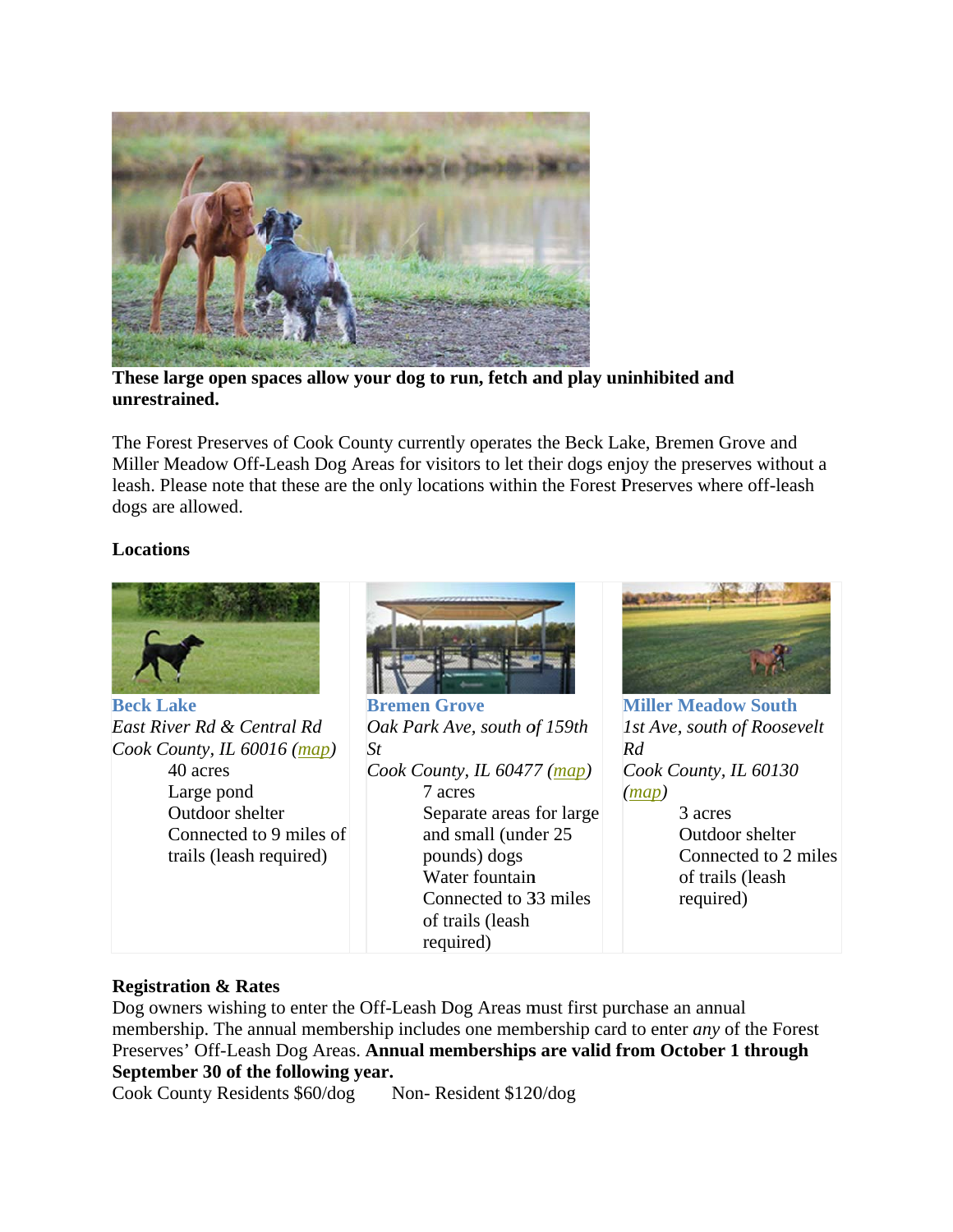In addition to an application, all dog owners are required to submit a Veterinarian Health Report. A membership card will be mailed to the address you provide only after this report has been approved. Members will now use a membership card with an embedded electronic chip to gain access to all three off-leash dog areas.



### **Lake County Forest Preserve: Off-Leash Dog Parks**

We offer four uniquely different and pawsitively popular outdoor parks (we call them Dog **Exercise Areas**) where dogs can exercise, play, swim and socialize off-leash.

#### **Permit Required**

An annual or daily permit and a dog are required for entry.

#### **Annual Permits**

An annual permit allows access to all four of our popular Dog Parks. Annual permits are valid for the calendar year only, and are not prorated. When purchased from September 1-early December, fees are reduced and permit is valid through the end of the current year. Annual permits for the next calendar year go on sale in early December. During our busiest sales months of December and January, it may take longer than usual for you to receive your permanent vehicle sticker in the mail. Continue to use your temporary pass until it arrives.

#### **Annual Permit Fee**

\$50 for the first dog, \$20 each additional (up to 3), Lake County residents

\$150 for the first dog, \$75 each additional (up to 3), nonresidents

#### Annual Permit Fee: Reduced price Sep 1-early December (valid through the end of the current year)

\$25 for the first dog, \$15 each additional (up to 3), Lake County residents

\$75 for the first dog, \$20 each additional (up to 3), nonresidents

To purchase a \$5 replacement sticker, call or visit our General Offices in Libertyville, 847-367-6640, 8 am–4:30 pm, weekdays, or our Operations and Public Safety Facility in Lake Villa, 847-968-3411, 6:30 am-3 pm, weekdays.